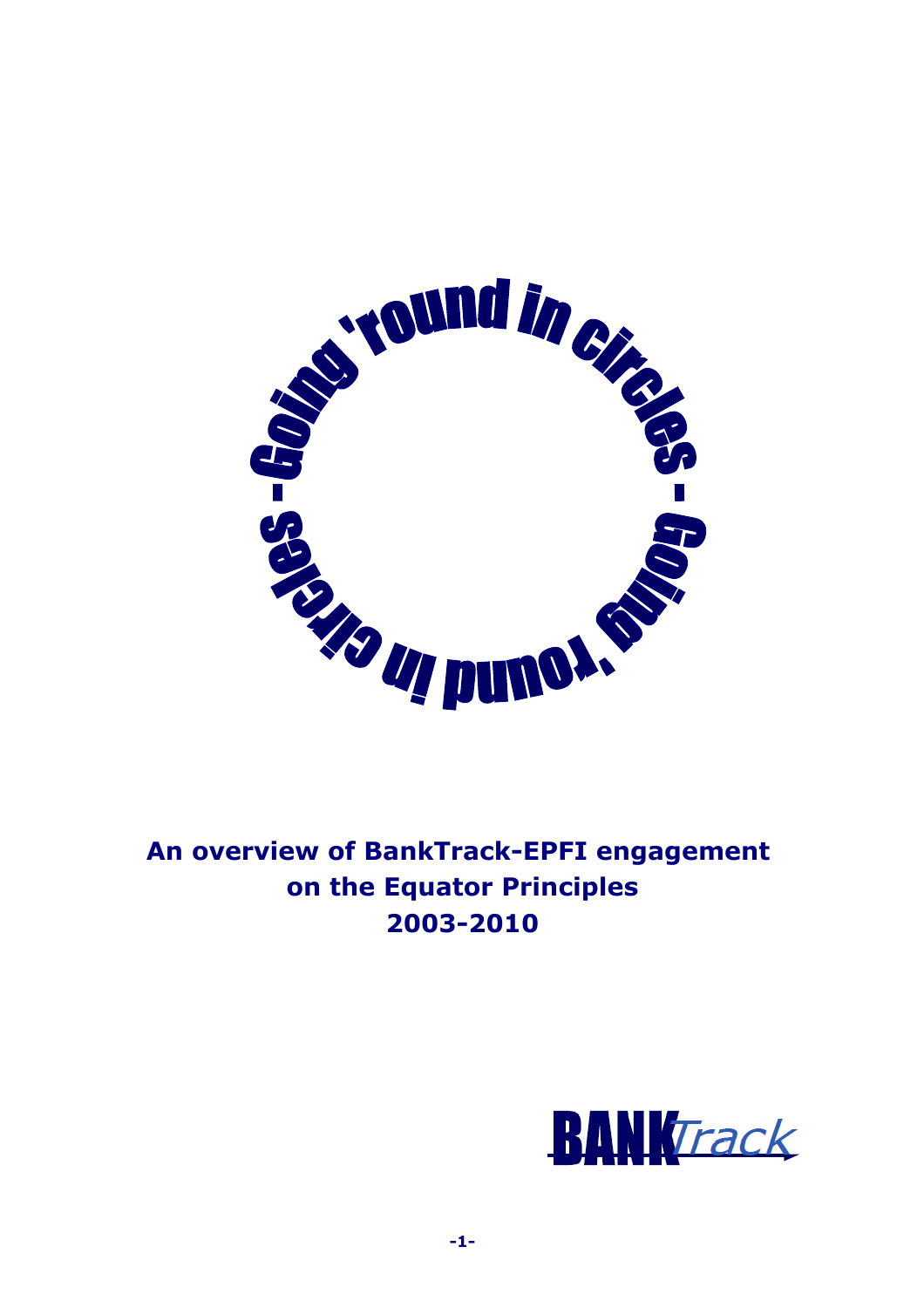# **Content**

|                         | $\cdot$ .7 |
|-------------------------|------------|
|                         |            |
|                         |            |
| 2010 A brand new start? |            |
|                         |            |
|                         |            |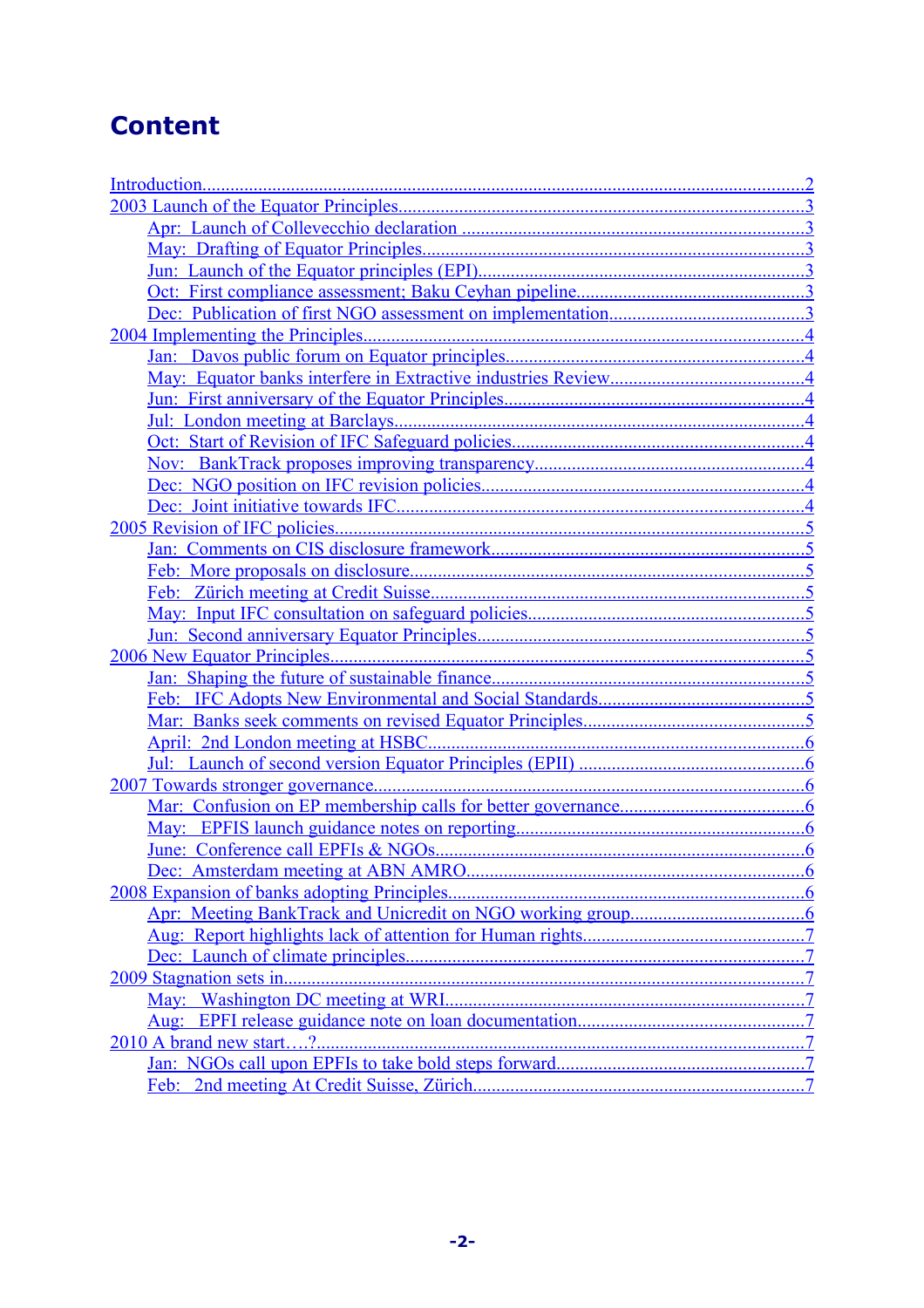# <span id="page-2-6"></span>**Introduction**

This overview of the engagement process between Banks and BankTrack on the Equator Principles was compiled as background material for the meeting between EPFIs and BankTrack in Zürich, Switzerland in February 2010.

The overview shows that the issues as summarised in the 'open letter' submitted to the EPFIs in advance of the Zürich meeting are not borne yesterday but have returned throughout the engagement process, without ever being adequately solved. BankTrack hopes that the Zürich meeting will finally provide a way forward on these issues.

All documents and correspondence in this document are in the public domain and can be found at [http://www.banktrack.org/show/focus/the\\_equator\\_principles.](http://www.banktrack.org/show/focus/the_equator_principles) The PDF version of this document is fully linked to all material.

# <span id="page-2-5"></span>**2003 Launch of the Equator Principles**

### <span id="page-2-4"></span>**Apr: Launch of Collevecchio declaration**

NGOs launch the [Collevecchio Declaration,](http://www.banktrack.org/download/collevechio_declaration) the first ever NGOs position on what sustainable banking should look like, asking banks to make six commitments to sustainability, do no harm, responsibility, accountability, transparency and good governance. Outline of basic requirements on all these areas.

#### <span id="page-2-3"></span>**May: Drafting of Equator Principles**

NGOs comment on leaked draft versions of 'Greenwhich' principles and meet with number of initiative banks in informal event in London. Principles renamed to Equator Principles to avoid being mocked as 'Greenwash principles'.

#### <span id="page-2-2"></span>**Jun: Launch of the Equator principles (EPI)**

Nine banks take initiative for a new standard for managing social and environmental risk in project finance. NGOs respond positively but cautiously.

### <span id="page-2-1"></span>**Oct: First compliance assessment; Baku Ceyhan pipeline**

As the proof of the pudding is in the eating, NGOs make an assessment of how the Equator principles are being applied at the controversial Baku-Tblisi Ceyhan oil pipeline projects. Triggers debate on adequacy of implementation between NGOs and participating banks.

[Evaluation of compliance of the Baku-Tbilisi-Ceyhan \(BTC\) pipeline with the Equator](http://www.banktrack.org/download/evaluation_of_compliance_of_the_bakutbilisi_ceyhan_btc_pipeline_with_the_equator_principles) **[Principles](http://www.banktrack.org/download/evaluation_of_compliance_of_the_bakutbilisi_ceyhan_btc_pipeline_with_the_equator_principles)** 

#### <span id="page-2-0"></span>**Dec: Publication of first NGO assessment on implementation**

Report: [Good Faith, Good Practice: Implementation and Accountability of the Equator](http://www.banktrack.org/download/good_faith_good_practice) [Principles;](http://www.banktrack.org/download/good_faith_good_practice) A BankTrack analysis of the Equator Principles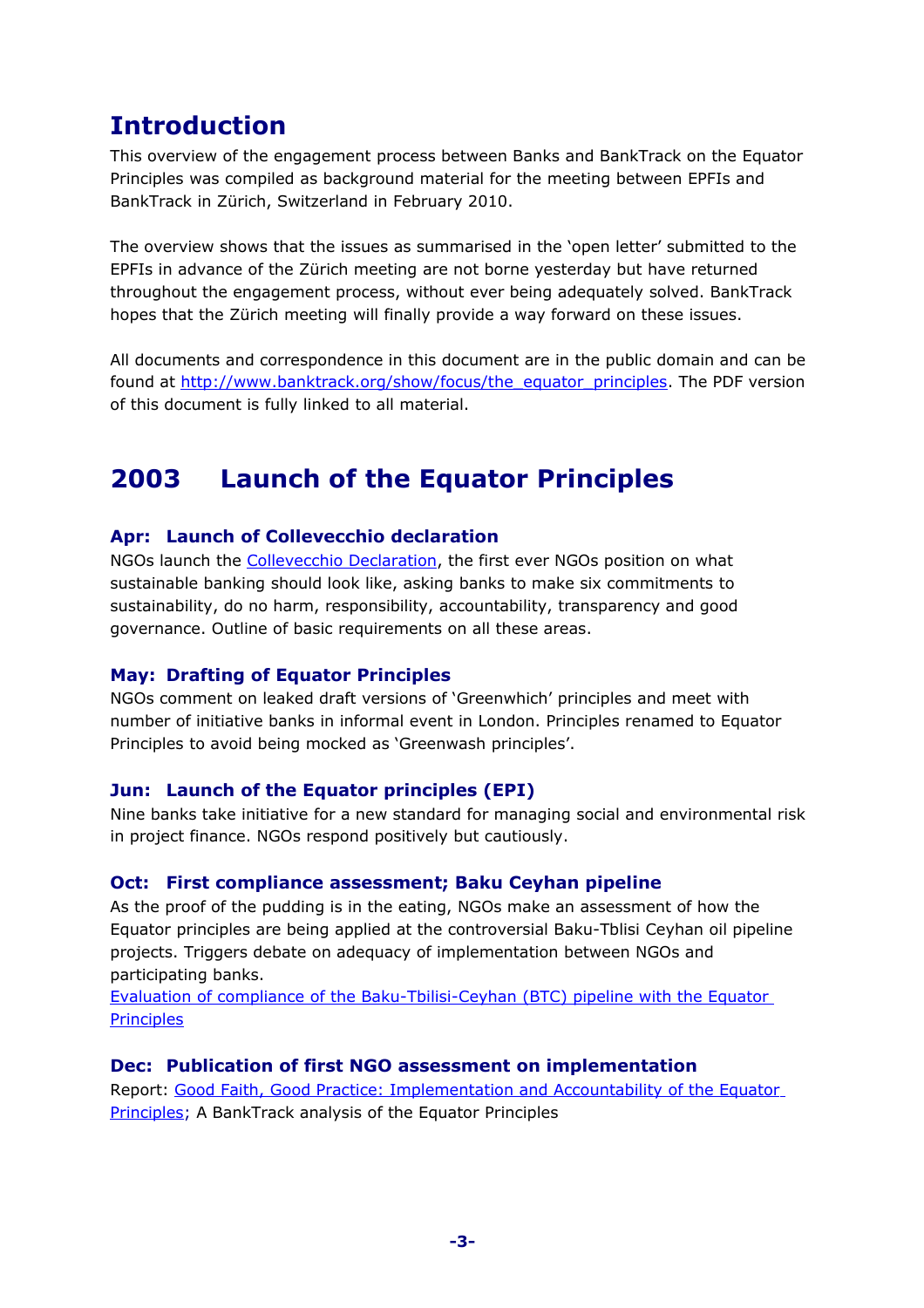# <span id="page-3-8"></span>**2004 Implementing the Principles**

# <span id="page-3-7"></span>**Jan: Davos public forum on Equator principles**

Banks are invited to discuss the implementation of principles but decline invitation. Publication: [No U-Turn Allowed: Recommendations to the Equator Banks](http://www.banktrack.org/download/no_u_turn_allowed) focusing on transparency and accountability requirements for voluntary standards.

# <span id="page-3-6"></span>**May: Equator banks interfere in Extractive industries Review**

Press Release: [BankTrack slams Equator banks for trying to block higher](http://www.banktrack.org/download/banktrack_slams_equator_banks_for_trying_to_block_higher_environmental_policies_at_world_bank) [environmental policies at World Bank:](http://www.banktrack.org/download/banktrack_slams_equator_banks_for_trying_to_block_higher_environmental_policies_at_world_bank) Equator Principles become pretext to oppose recommendations of Extractive Industries Review

# <span id="page-3-5"></span>**Jun: First anniversary of the Equator Principles**

Growing impatience with NGOs on what Equator principles deliver on the ground results in report: [Principles, Profits or just PR?: Triple P investments under the Equator Principles](http://www.banktrack.org/download/principles_profits_or_just_pr_)

### <span id="page-3-4"></span>**Jul: London meeting at Barclays**

Banks leave position on non engagement and propose meeting. First formal encounter between BankTrack and banks. Meeting considered fruitful as it discussed implementation and training, need for transparency, explored need for recourse mechanisms.

[Banks Meet with NGOs to Discuss Progress on the Equator Principles](http://www.banktrack.org/download/pr_ep_banks_on_ngo_bank_working_group) Statement by EP banks after establishing bank-NGO working group on Equator Principles. [Follow up letter on this meeting](http://www.banktrack.org/download/bt_letter_to_ep_banks_on_follow_up_london)

# <span id="page-3-3"></span>**Oct: Start of Revision of IFC Safeguard policies**

IFC starts revision process of its Safeguard policies to which the Equator Principles are pegged. This is inevitably going to lead to changes in the Equator Principles itself.

### <span id="page-3-2"></span>**Nov: BankTrack proposes improving transparency**

Release of working document: [Transparency and the Equator Principles: Proposals for EP](http://www.banktrack.org/download/transparency_for_the_equator_banks) [Bank Disclosure](http://www.banktrack.org/download/transparency_for_the_equator_banks) containing detailed proposals on how to improve institutional and project level disclosure

### <span id="page-3-1"></span>**Dec: NGO position on IFC revision policies**

BankTrack publishes report: [Standards at Stake: Exploring common ground between](http://www.banktrack.org/download/standards_at_stake) [Equator Banks and civil society on IFC's Proposed Performance Standards.](http://www.banktrack.org/download/standards_at_stake) The report explores common ground between NGOs and Equator banks for their respective involvement in the IFC review process.

### <span id="page-3-0"></span>**Dec: Joint initiative towards IFC**

Coordinated efforts of NGOs and banks to extend revision process lead to successful result. Press Release: [BankTrack Welcomes Equator Banks' Call for Extension of IFC](http://www.banktrack.org/download/banktrack_welcomes_equator_banks) [Safeguard Policy Review](http://www.banktrack.org/download/banktrack_welcomes_equator_banks)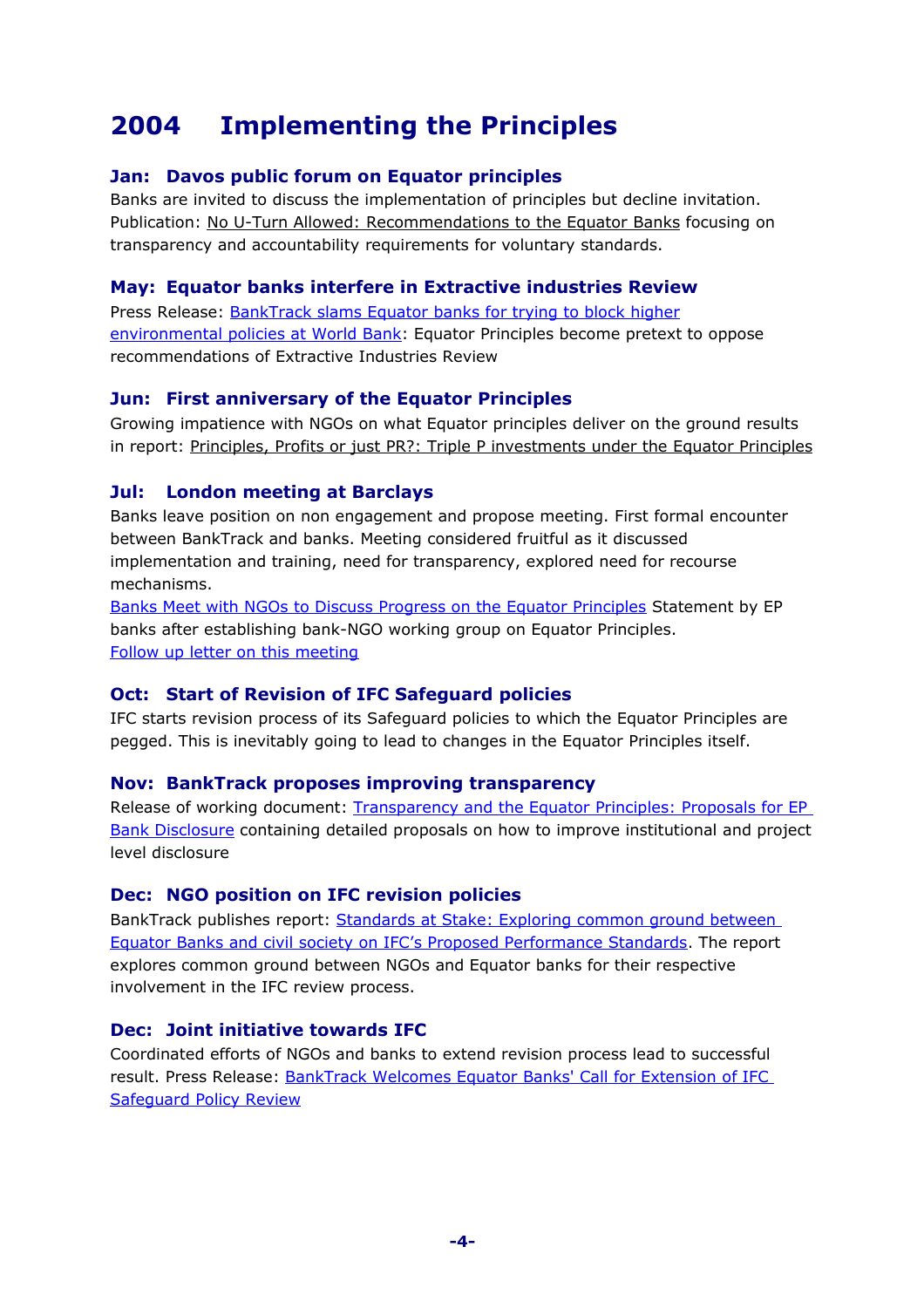# <span id="page-4-9"></span>**2005 Revision of IFC policies**

# <span id="page-4-8"></span>**Jan: Comments on CIS disclosure framework**

BankTrack comments on proposals for disclosure policy by CIS: [BankTrack letter to EPFIs](http://www.banktrack.org/download/letter_to_epfis_on_disclosure) [on disclosure requirements](http://www.banktrack.org/download/letter_to_epfis_on_disclosure)

#### <span id="page-4-7"></span>**Feb: More proposals on disclosure**

BankTrack releases working Document: [Transparency and the Equator Principles:](http://www.banktrack.org/download/information_disclosure_for_ep_banks) [Proposals for EP Bank Disclosure](http://www.banktrack.org/download/information_disclosure_for_ep_banks) BankTrack brief on information disclosure for EP banks.

### <span id="page-4-6"></span>**Feb: Zürich meeting at Credit Suisse**

First meeting At Credit Suisse venue. Agenda focuses on transparency and accountability towards stakeholders. The meeting led to cooperation with banks on IFC Safeguard policies review. See the **Follow up letter by BankTrack**. There was no formal response from EPFIs.

### <span id="page-4-5"></span>**May: Input IFC consultation on safeguard policies**

Based on well understood 'mutual interest' BankTrack and EPFIs arrange a string of conference calls to share notes on input to IFC revision process. Both sides reasonably aware of each others moves.

### <span id="page-4-4"></span>**Jun: Second anniversary Equator Principles**

BankTrack publishes 2<sup>nd</sup> anniversary assessment of Equator Principles, highlighting amongst other issues need for stronger disclosure requirements. See report: [Unproven Principles; The Equator Principles at Year Two. An Anniversary](http://www.banktrack.org/download/unproven_principles_the_equator_principles_at_year_two) [Assessment](http://www.banktrack.org/download/unproven_principles_the_equator_principles_at_year_two) and statement: [Unproven Equator Principles; A BankTrack statement](http://www.banktrack.org/download/unproven_equator_principles_a_banktrack_statement) Press release: [One Step up, challenges Ahead; Report and Statement see both progress](http://www.banktrack.org/show/news/one_step_up_challenges_ahead) [and challenges at 2nd Anniversary of Equator Principles](http://www.banktrack.org/show/news/one_step_up_challenges_ahead)

# <span id="page-4-3"></span>**2006 New Equator Principles**

### <span id="page-4-2"></span>**Jan: Shaping the future of sustainable finance**

BankTrack and WWF launches benchmark report on quality of bank policies Press Release: [New WWF-BankTrack report: Shaping the Future of Sustainable Finance](http://www.banktrack.org/show/news/new_wwf_banktrack_report_shaping_the_future_of_sustainable_finance) [New report by BankTrack and WWF on bank policies](http://www.banktrack.org/show/news/new_wwf_banktrack_report_shaping_the_future_of_sustainable_finance) Report: [Sustainable Finance: Moving from paper promises to performance](http://www.wwf.org.uk/filelibrary/pdf/sustainablefinancereport.pdf)

### <span id="page-4-1"></span>**Feb: IFC Adopts New Environmental and Social Standards**

Equator Principles now refer to set of standards, the IFC safeguard policies, that are no longer in use. Urgent need for revision of Equator Principles.

### <span id="page-4-0"></span>**Mar: Banks seek comments on revised Equator Principles**

Correspondence: [BankTrack letter to EP banks on NGO concern about consultation](http://www.banktrack.org/download/letter_to_ep_banks_on_ngo_concern_about_consultation_process) [process Equator Principles](http://www.banktrack.org/download/letter_to_ep_banks_on_ngo_concern_about_consultation_process)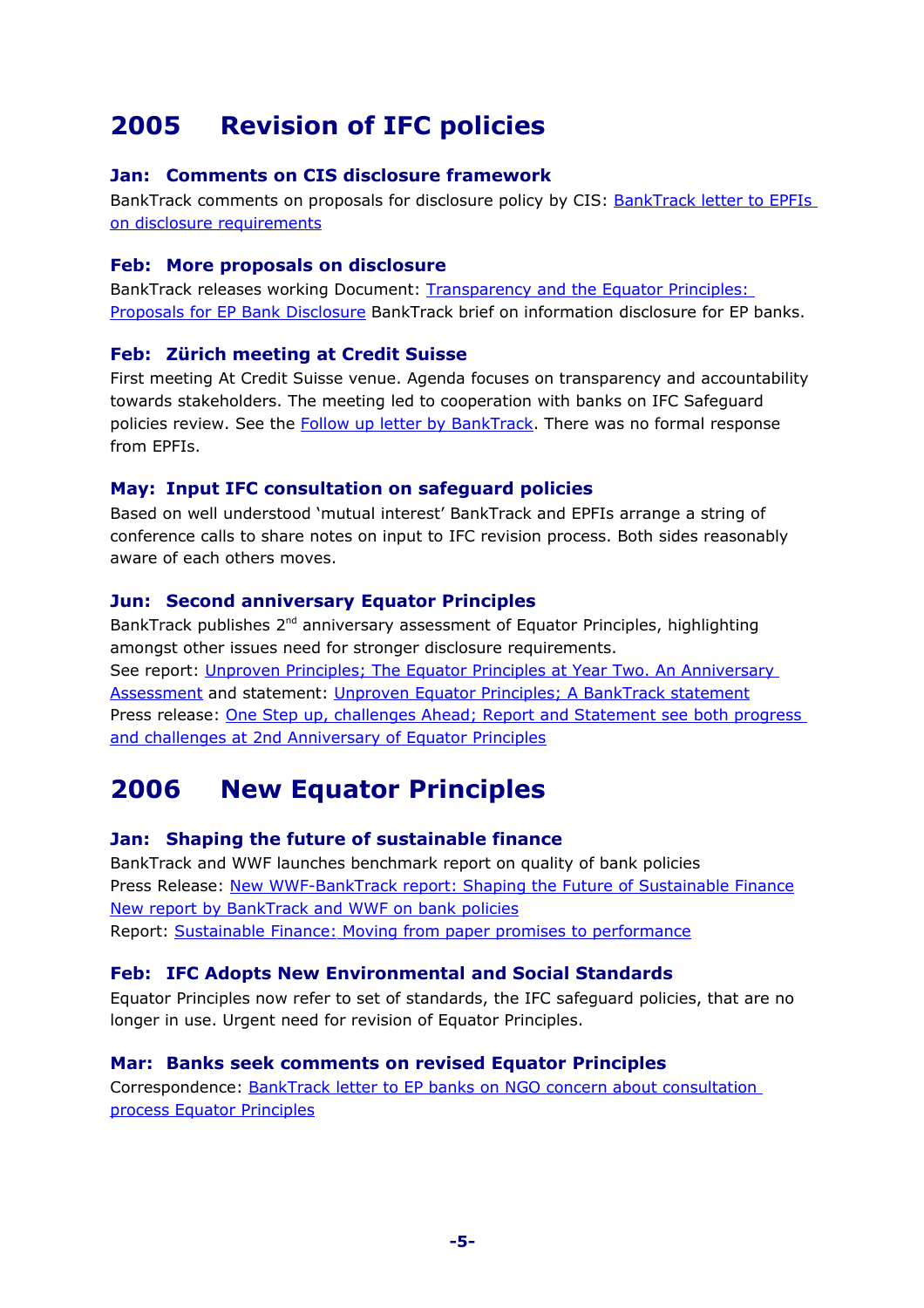#### <span id="page-5-8"></span>**April: 2** 2<sup>nd</sup> London meeting at HSBC

Meeting to discuss NGO ideas on new Equator principles, based on BankTrack publication: [Equator Principles II: NGO comments on the proposed revision of the](http://www.banktrack.org/download/equator_principles_ii_ngo_comments) [Equator Principles.](http://www.banktrack.org/download/equator_principles_ii_ngo_comments)

#### <span id="page-5-7"></span>**Jul: Launch of second version Equator Principles (EPII)**

Equator banks launch Equator Principles II. The new principles contain several improvements over old version, notably on scope expansion and reporting, but serious gaps remain. Press Release: [Equator Principles Re-Launched: Improvements Made, But](http://www.banktrack.org/download/equator_principles_re_launched_on_6_july_2006_1) [Principles Fail to Live Up To Their Potential](http://www.banktrack.org/download/equator_principles_re_launched_on_6_july_2006_1)

# <span id="page-5-6"></span>**2007 Towards stronger governance**

#### <span id="page-5-5"></span>**Mar: Confusion on EP membership calls for better governance**

A row about who exactly has signed up to the Equator Principles and made commitments highlights the need for stronger governance of the EP framework. Press Releas[e: Who](http://www.banktrack.org/show/news/who_has_adopted_the_equator_principles_) [has adopted the Equator Principles? Confusion at the EP Secretariat highlights grave](http://www.banktrack.org/show/news/who_has_adopted_the_equator_principles_) [flaws in implementation](http://www.banktrack.org/show/news/who_has_adopted_the_equator_principles_)

#### <span id="page-5-4"></span>**May: EPFIS launch guidance notes on reporting**

EPFIs release voluntary [guidance notes](http://www.equator-principles.com/documents/EPReporting_2007-06-12.pdf) on how to report on Equator implementation beyond what is obligatory as defined in principle 10 of the Principles. BankTrack considers note a good start but insists that much more needs to be done.

#### <span id="page-5-3"></span>**June: Conference call EPFIs & NGOs.**

In absence of a new meeting, NGOS and EPFIs meet on conference call to discuss outstanding governance issues and transparency requirements. Agreement on need for new meeting. Correspondence: [Letter to EPFIs about upcoming NGO-EPFI meeting in](http://www.banktrack.org/download/letter_to_epfis_on_agenda_amsterdam_mtg) [Amsterdam, December 4](http://www.banktrack.org/download/letter_to_epfis_on_agenda_amsterdam_mtg)

#### <span id="page-5-2"></span>**Dec: Amsterdam meeting at ABN AMRO**

New meeting between EPFIs and BankTrack. Banks present plans for new governance structure.

Bank Track releases report on state of play of reporting by Equator principles against their own guidance note: [The Silence of the Banks: A BankTrack Assessment of Equator](http://www.banktrack.org/download/the_silence_of_the_banks_1) [Principles Reporting](http://www.banktrack.org/download/the_silence_of_the_banks_1)

Correspondence: [Letter to EPFIs about upcoming NGO-EPFI meeting in Amsterdam,](http://www.banktrack.org/download/letter_to_epfis_on_agenda_amsterdam_mtg) [December 4.](http://www.banktrack.org/download/letter_to_epfis_on_agenda_amsterdam_mtg) [Follow up letter on Amsterdam meeting from BankTrack to EPFIs.](http://www.banktrack.org/download/follow_up_letter_to_epfis) There was no formal response from Banks

# <span id="page-5-1"></span>**2008 Expansion of banks adopting Principles**

#### <span id="page-5-0"></span>**Apr: Meeting BankTrack and Unicredit on NGO working group**

Meeting hammers out possible way forward for the joint NGO-EPFI working group as envisioned in the new governance structure of the EPFIs.. As it turns out, few of these plans get implemented.